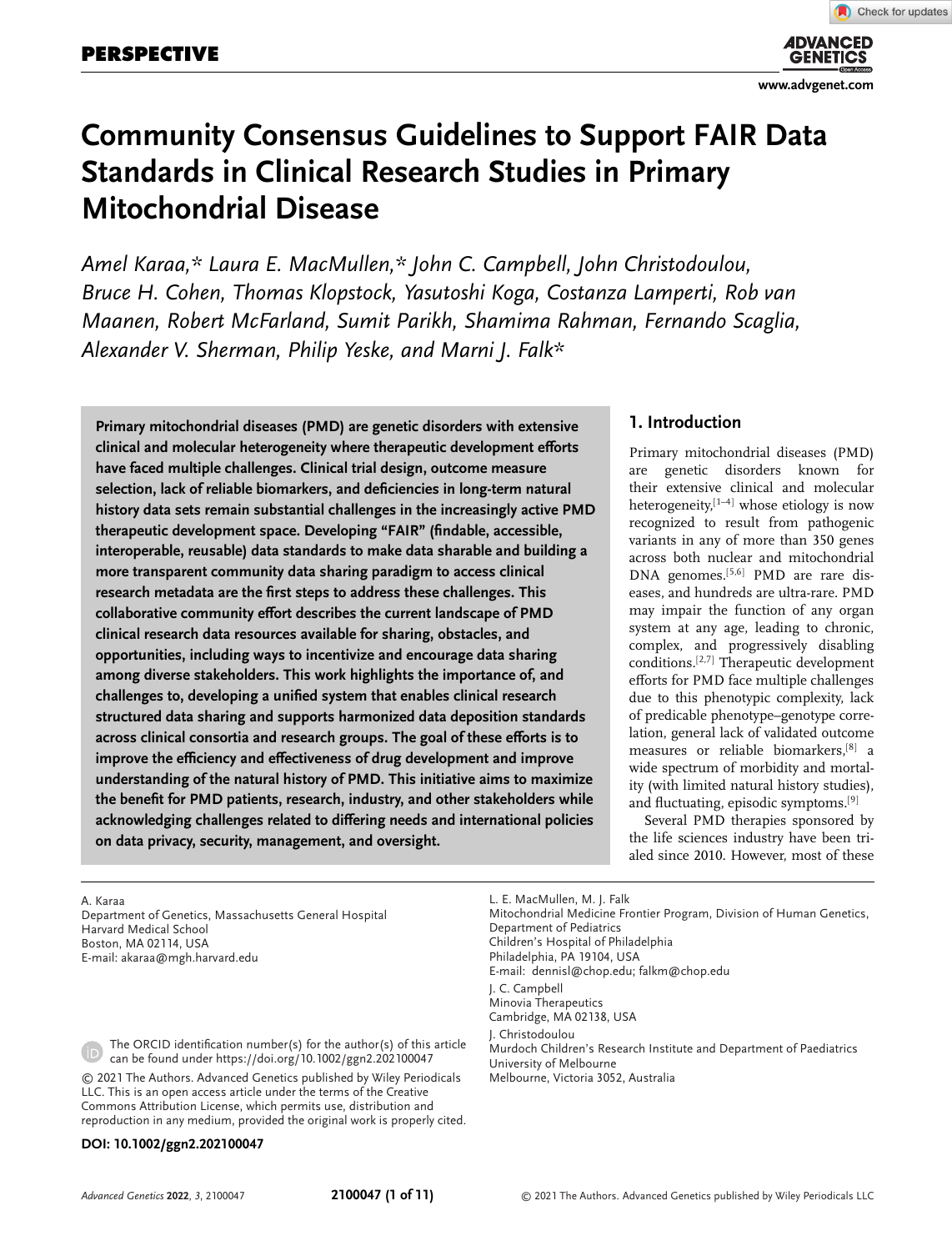**IDVANCED CIENCE NEWS** 

**[www.advancedsciencenews.com](http://www.advancedsciencenews.com) [www.advgenet.com](http://www.advgenet.com)**

PMD clinical trials have failed to reach their primary endpoint. Contributory factors include problems with patient selection, limited consideration of molecular etiologies, and use of outcome measures not specific for or validated in PMD.[10] In 2015,

B. H. Cohen Department of Pediatrics and the Rebecca D. Considine Research Institute Akron Children's Hospital Akron, OH 44308, USA T. Klopstock Friedrich-Baur Institute, Department of Neurology University Hospital LMU, Munich 80336, Germany T. Klopstock German Center for Neurodegenerative Diseases (DZNE) Munich 80336, Germany T. Klopstock Munich Cluster for Systems Neurology (SyNergy) Munich 80336, Germany T. Klopstock German Network for Mitochondrial Disorders (mitoNET) Munich 80336, Germany Y. Koga Department of Pediatrics and Child Health Kurume University School of Medicine Kurume 830-0011, Japan C. Lamperti UO Genetics and Neurogenetics Fondazione IRCCS Instituto Neurologico C. Besta Milan 20126, Italy R. van Maanen Khondrion BV. Nijmegen 6525 EX, The Netherlands R. McFarland WCMR Newcastle University Newcastle NE1 7RU, UK S. Parikh Cleveland Clinic Foundation Cleveland, OH 44195, USA S. Rahman UCL Great Ormond Street Institute of Child Health and Great Ormond Street Hospital for Children NHS Foundation Trust London WC1N 1EH, UK F. Scaglia Department of Molecular and Human Genetics Baylor College of Medicine Houston, TX 77030, USA F. Scaglia Texas Children's Hospital Houston, TX 77030, USA F. Scaglia Joint BCM-CUHK Center of Medical Genetics Prince of Wales Hospital Hong Kong SAR NT, China A. V. Sherman Department of Neurology, Massachusetts General Hospital Harvard Medical School Boston, MA 02114, USA P. Yeske United Mitochondrial Disease Foundation Pittsburgh, PA 15239, USA M. J. Falk Department of Pediatrics University of Pennsylvania Perelman School of Medicine Philadelphia, PA 19104, USA

the mitochondrial disease clinical trials working group organized a Critical Path Innovation Meeting (CPIM) with the Food and Drug Administration (FDA) to discuss general approaches to overcome the challenges to developing therapies for PMD, focusing on clinical trial design, outcome measures, biomarkers, and regulatory pathway considerations.[11] Life sciences industry investment in drug trials for PMD is growing. However, limited patient numbers, limited disease-specific natural history data, phenotypic complexity, inconsistent clinical trial eligibility criteria, and differential responses to treatments between individual patients call for a concerted effort to optimize the clinical trial design.

When asked to evaluate the merit of a clinical trial protocol and outcome measure selection, industry, academia, and regulatory agencies most often report deficiencies in long-term natural history data sets for PMD as one of the most limiting factors in optimal clinical trial design. Even when a collection of natural history data exists, they typically either lack the necessary longitudinal component or are retrospective data sets, collected in a unique institutional format based upon clinic visit measurements with varying and often incomplete assessments. Common outcome measure data are required to appreciate natural disease progression across a population. Industry also faces the obstacle of challenging and expensive access to institutional databases with varied patient privacy restrictions and institutional policies supporting a system of incentives surrounding access to proprietary databases. In addition, the patient privacy regulations can vary between institutions and countries. These deficiencies and challenges collectively contribute to prolonged and burdensome interventional and noninterventional clinical trials that are collecting data in an attempt to address background knowledge gaps that may have been informed earlier in the process with the availability of more complete, longitudinal, and robust patient data.

Other major challenges in the increasingly active PMD therapeutic development space are the high risk, expense, and multidisciplinary expertise required to design trials, which require a range of ongoing stakeholder input and collaboration. Greater data transparency among stakeholders in PMD clinical research is needed to inventory and harmonize data existing in silos across international academic research clinical networks, industry-sponsored pre-trial registries, and clinical trials. Such transparency is crucial for both sharing of data, which includes patient-centric variables from clinical and patientreported measurements (e.g., genotypes, laboratory values, patient diaries, questionnaires), as well as metadata entities that come from ontologies, vocabularies, and schemas (e.g., accession codes, licenses, table headings, disease names, gene names, chemical entities, units). As a crucial precursor to increased data transparency and community-wide data sharing, data must first be made sharable in a FAIR (findable, accessible, interoperable, reusable) structure format in accordance with the FAIR data principles: findability, accessibility, interoperability, and reusability.[12] Establishing a consistent framework for compiling individual subject data and sharing metadata with appropriate data protections in place could enable PMD research by facilitating meta-analyses and assuring research results from one study were validated and reproducible across other studies. Increased data transparency and widespread sharing of research study data also are likely to: 1) improve the efficiency of future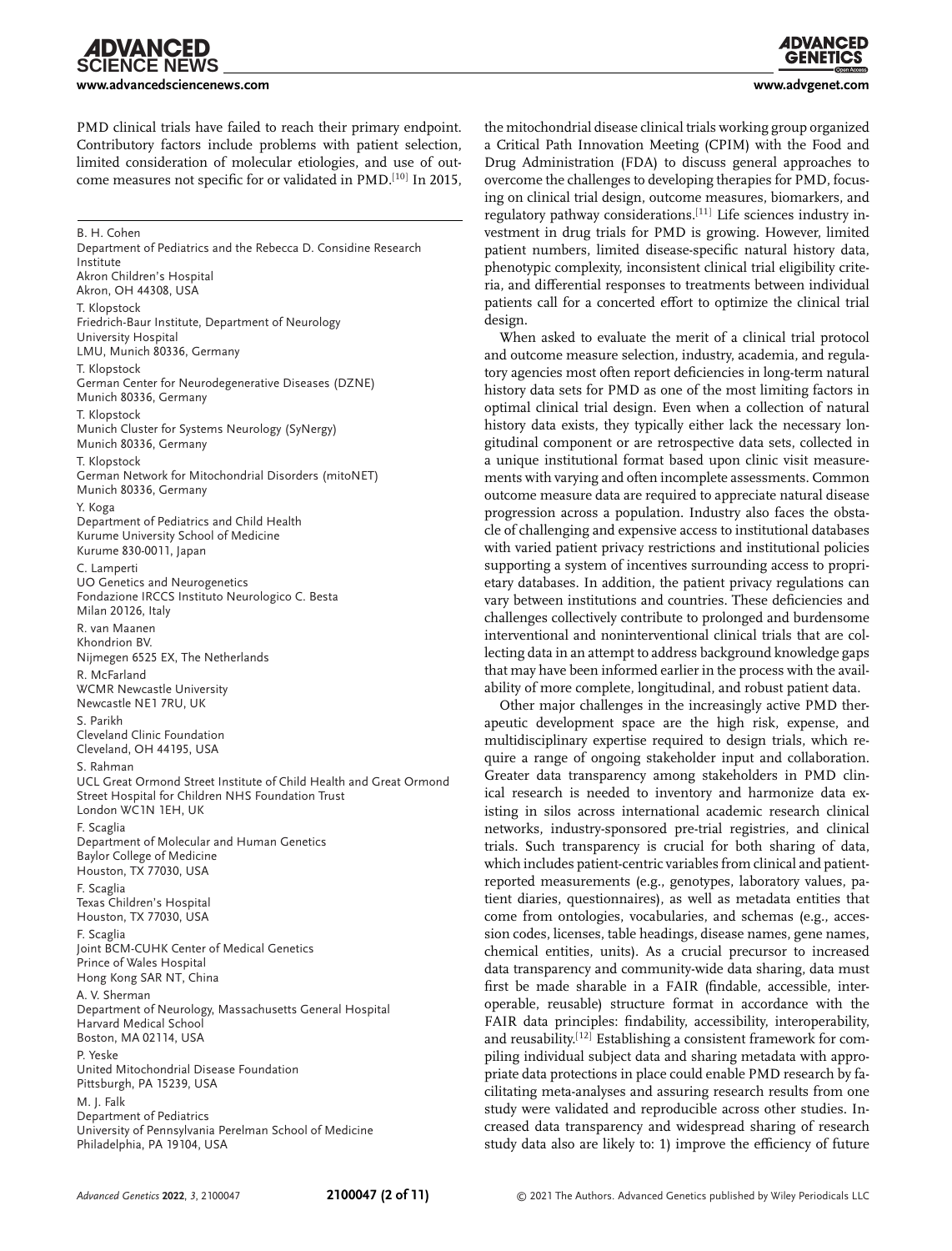studies design, 2) increase the probability of success and acceptance, thereby encouraging and accelerating trials of candidate therapies in PMD, optimizing patient access to new effective therapies, maximizing limited resources and minimizing subject risks, and 3) reduce duplication in interventional and noninterventional clinical trials, to the ultimate benefit of people with PMD who participate in clinical research.

Data harmonization efforts across patient registries are underway in several rare disease groups and may streamline therapeutic efforts. Historically, progress of these efforts has been hindered by siloed and uncoordinated datasets, [13] though recent initiatives to harmonize datasets using internationally accepted phenotype terminology have gained some traction. The extensive phenotypic and genotypic heterogeneity of PMD requires researchers to determine whether subgroups can be identified on the basis of specific disease definitions or therapeutic targets and whether clinical research data can reliably be extrapolated from one ultra-rare disease subtype to inform likely outcomes in another subtype, or even inform the management of more common diseases with a component of secondary mitochondrial dysfunction. The International Classification of Inherited Metabolic Disorders (ICIMD) is a global initiative working to address these gaps through harmonization of mitochondrial disease classification.[14] Ultimately, harmonization and community sharing of clinical research study metadata are of critical importance in PMD therapeutic development. These require the establishment and acceptance of data capture standards to be adopted by clinical consortia and research groups to eventual enablement of data sharing and distribution across compatible platforms. This manuscript is the initial step for the international PMD community to acknowledge current gaps that exist in data collection and data sharing and declares the imperative to establish a unified way forward to establish proper standards and protocols for FAIR Data Standards of PMD clinical and research data.

#### **2. Current Landscape for PMD Clinical Research Data Sharing: Obstacles and Opportunities**

In the current environment, there is a bias toward publishing only significant research findings that meet the research objective. The same is true for research findings presented at scientific meetings. However, reviewing and evaluating data from unsuccessful trials would also be informative for planning future clinical trials and improving understanding of and addressing contributing factors to trial failure, other than lack of drug efficacy. Published information includes partial data points with content directed by scientific journal guidelines, required by ClinicalTrials.gov, and levied by the competitive nature of industry research with selective data sharing to protect proprietary knowledge and commercial advantage. A large amount of data are also stored under confidentiality and nondisclosure agreements for Pharma studies and/or by grant-funded studies by academic researchers, pharmaceutical companies, and government agencies such as the FDA, European Medicines Agency (EMA), and the National Institutes of Health, with missed opportunities for further exploration and advancing scientific knowledge.

Efforts toward the standardization of clinical trials' data do exist, as drug developers are required to conform to the standards of the Clinical Data Interchange Standards Consortium (CDISC)<sup>[15]</sup> prior to submitting data to authorities. Granted, such data conversion is performed on successful trials only. However, little standardization or harmonization exists among clinical research natural history data, or between observational clinical research and interventional trial protocols. Absence of professional data management efforts contributes to deficits of high-quality, data sets, as often data missingness and data entry errors prevent accurate comparisons or even the possibility of harmonization across multiple research studies. Industry studies generally do not specify the methods of data generation with cross-studies' data integration in mind, which could allow for consistent data collection. Identification of these gaps may be expensive and time consuming to discern. Nonetheless, the accessibility of pooled data for current clinical trials in PMD would serve as a crucial starting place for data harmonization, allowing researchers to combine and compare outcomes from clinical trials in PMD with similar enrollment criteria or investigating drugs with similar mechanisms of action. Collection of these data will require a collaborative effort with streamlined incentives for all PMD community stakeholders.[16]

Clinical research data sharing offers an opportunity to heighten public trust in clinical trials by making the clinical research process more transparent. A scheme to share data in a consistent way would encompass an operating platform that could evaluate and index the diverse variety of available data into an aggregated, pooled, global catalog of data content. This, in turn, will allow data objects from any clinical research activity to be more easily retrieved and reported in detail to potential users, leading to secondary analyses studies, thus expanding knowledge generation. This could improve public health by enhancing patient safety, improving best clinical practices, and increasing the probability of success in drug development. As interest and awareness in PMD therapeutic development grow, the generation of an expanded dataset may be useful beyond the single study being considered, across the broader stakeholder spectrum.

The PMD patient community would likely find greater motivation to participate in clinical research studies if it felt confident that all research subject data points would be maximally utilized to apply learnings to other PMD clinical trials, as well as to more common diseases involving secondary mitochondrial dysfunction. Clinical trial participant attitudes toward the return of research results support this conclusion, as many cite clinical significance and understanding of disease as their reason for wanting to receive individual and aggregated study results.<sup>[17]</sup> Indeed, a frequent complaint raised by clinical trial participants is a lack of access to these study results, leaving participants uncertain of their contribution to the overall research effort and the advancement of knowledge in the field. As the patient perspective is critically important when considering clinical trial and/or medical record data sharing,<sup>[18]</sup> patients and families must be recognized as key stakeholders in data generation and sharing. Additionally, shared decision-making between patients, healthcare providers, and drug developers is crucial for designing relevant and impactful clinical trials and for maximizing the impact of research in rare diseases.<sup>[19]</sup> Patient engagement allows researchers to understand the scope of disease burden, incorporate patient preferences for symptom-targeted treatment, and recognize and address barriers to participation in clinical trials.[20]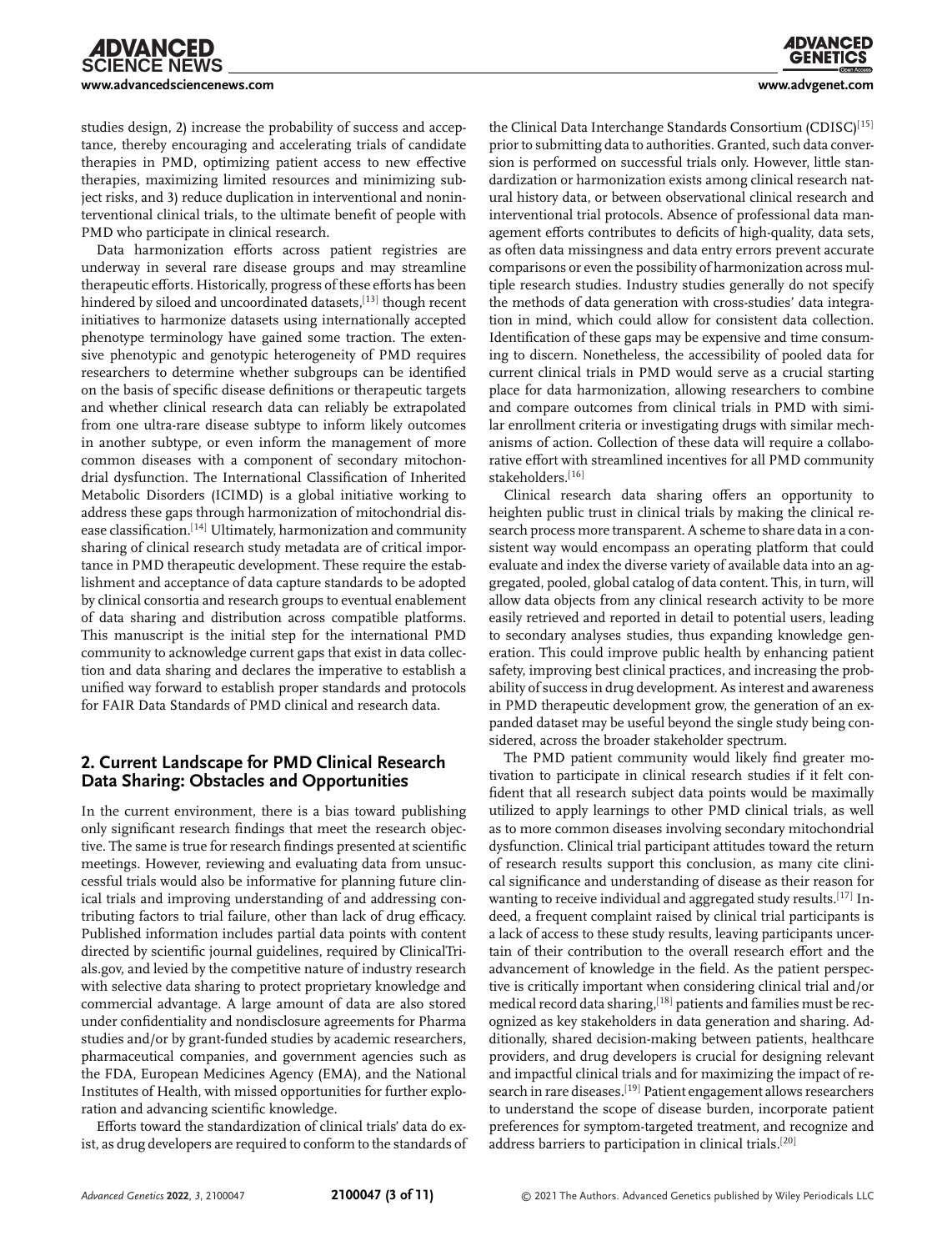

**[www.advancedsciencenews.com](http://www.advancedsciencenews.com) [www.advgenet.com](http://www.advgenet.com)**

**ADVANCED GENETICS** 



**Figure 1.** Current landscape for PMD clinical research and data sharing. EHR, electronic health records; MSeqDR, mitochondrial disease sequence data resource consortium; TREAT MITO, translational REsearch advancing therapy in MITOchondrial diseases; RDCA-DAP, rare disease cures acceleratordata and analytics platform.

During the 5<sup>th</sup> Wellcome Genome Mitochondrial Medicine Meeting held in late 2020, which was focused on therapeutic development in primary mitochondrial disease, extensive discussions were held among members of the international PMD community during sessions on clinical trial updates and challenges. These discussions highlighted the fundamental need for PMD community data standards, unified data platforms, and protocols to facilitate the adoption of effective data sharing across interested stakeholders, including industry partners, academic institutions, clinicians, and patient advocates involved in the drug development process (**Figure 1**). However, several concerns and challenges were raised, including the expense of initiating and maintaining this endeavor, funding for data collection and data entry, data ownership, various international data protection /privacy regulations, access, licensing, and contractual concerns, "FAIR" data resource creation and sharing, and long-term capacity building. Furthermore, there are concerns regarding data governance, ensuring that data access requests are thoroughly reviewed and only granted for scientifically valid research purposes. Ultimately, community data sharing can be accomplished only if the legitimate concerns of all stakeholders involved in the process are adequately addressed, including compliance with changing privacy laws (e.g., evolving protections of genetic data), competition, costs, funding challenges, incentives, and willingness to collaborate. Clear and uniformly applied guidelines must exist, including the development of uniform content for informed consent forms, consistent language for sharing, and agreements for standard data use requests and material data transfer. Additionally, the research community must implement strategies for secure integration of data originating from the same research subjects participating in multiple studies, through the utilization of disease-specific Global Unique Identifiers (GUIDs) and their derivatives. Compliance with data standards should be monitored by the community through a fair and transparent process that incentivizes collaboration and discourages noncompliance.

Appropriate safeguards must be in place to protect pharma companies willing to share clinical research data from individuals, institutions, or companies seeking to exploit shared data to commercial, competitive, or litigious advantage. Indeed, industry has a responsibility to shareholders, investors, employees, and research subjects to respect their significant investment of time and resources required to develop potential therapies for PMD. As the PMD therapeutic development community is relatively small, researchers and drug developers are typically familiar with the broader scope of research efforts ongoing in the PMD field. Sharing details of trial design, target population, and study endpoints can potentially expose proprietary information, thereby compromising a company's investment and disincentivizing clinical trial sponsors. These challenges can likely be overcome with careful planning, ongoing communication, and standardized processes, including consideration of appropriate timing for community data sharing after the completion of primary data analysis and interpretation. A stepwise approach might be necessary, starting with the sharing of noninterventional trial data and interventional trial data collected prior to the administration of study treatment. Certainly, pooling control-arm data from controlled clinical trials is paramount. Access to data generated in clinical trials is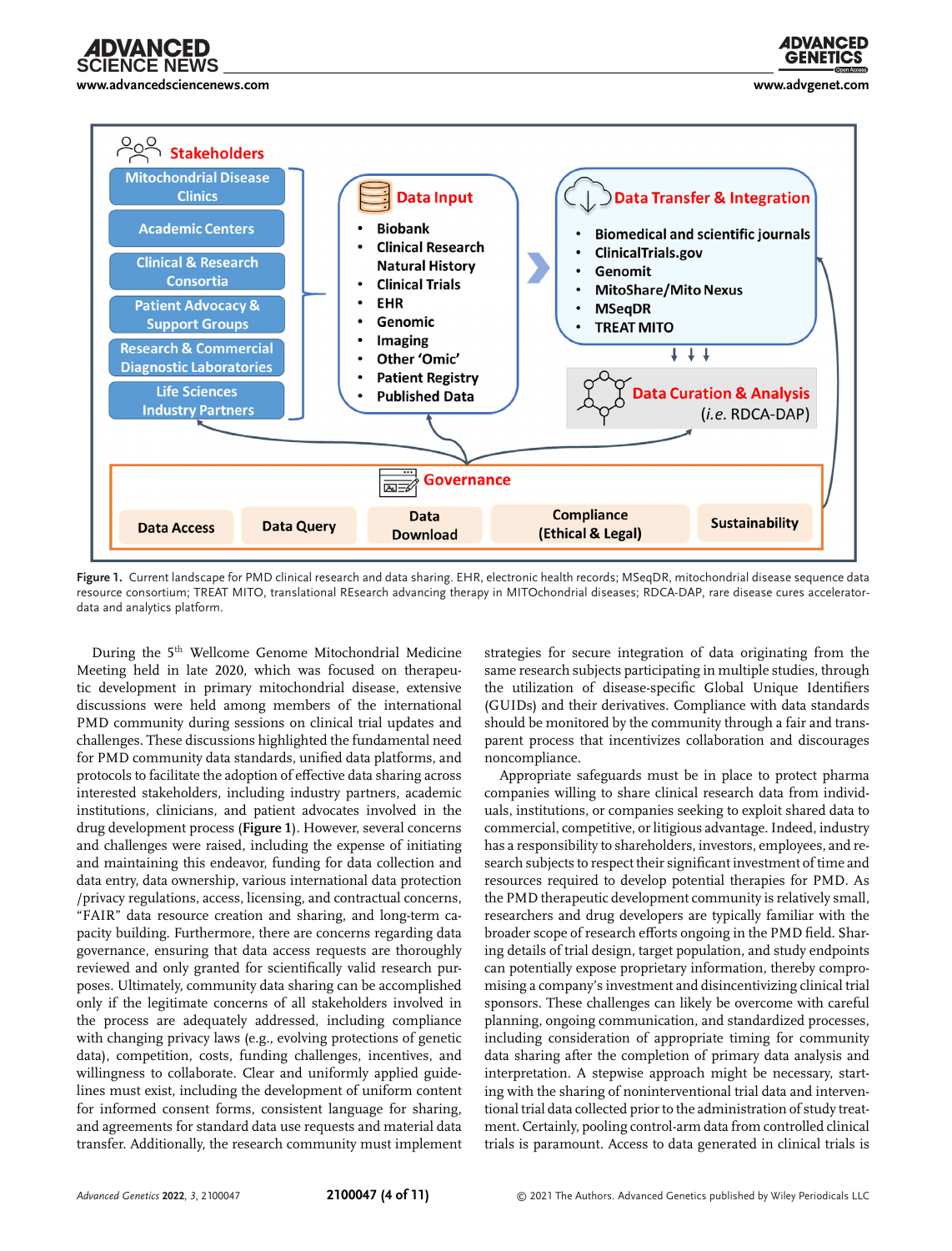frequently restricted, not only to avoid exposing confidential commercial information but also to protect participants' privacy and clinical trial integrity by avoiding the introduction of bias during interpretation. Researchers seeking to share trial data with the community for meta or secondary analyses may need to engage data scientists and develop consistent anonymization processes, data storage, and sharing standards to optimize data security and prevent potential data breaches.

Clinical research data are generally subject to multiple global regulatory standards. Typical requirements include removal of identifying information, either through complete data anonymization or by assigning a unique code to patient data (which may be particularly challenging when considering genetic data in ultra-rare disease) as well as data aggregation to comply with national data regulations. Institutional, corporate, international, regulatory, and legal guidelines already exist, and they need to be thoroughly understood in relation to each other before data sharing can be appropriately implemented. General Data Protection Regulation in the European Union (EU GDPR) should be considered for any data export outside the EU. For example, a recent Court of Justice of the European Union (Schrems II on July 16<sup>th</sup>, 2020) declared "the European Commission's Privacy Shield Decision invalid on account of invasive US surveillance programs, thereby making transfers of personal data on the basis of the Privacy Shield Decision illegal […] and stipulated stricter requirements for the transfer of personal data based on standard contract clauses."[21] Although clinical research data may be exempt from this decision as stipulated in GDPR. Other rare disease groups have demonstrated ways in which clinical research data sharing could be successfully achieved, including Amyotrophic Lateral Sclerosis Consortium (PRO-ACT, NEALS, Project MinE),<sup>[22,23]</sup> the Canadian Neuromuscular Disease Registry (CNDR),<sup>[24]</sup> and the GNE Myopathy Disease Monitoring Program (GNEMDMP).<sup>[25]</sup> Furthermore, groups such as the Global Alliance for Genomics Health (GA4GH) have launched efforts to facilitate data sharing through a Data Use Ontology<sup>[26]</sup> for semantically tagging datasets to improve findability and digital passports for authenticating user identity to streamline access to genomic datasets.[27]

The PMD community should seek to advance discussions on overcoming data sharing challenges with all stakeholders, including research participants, study sponsors, regulators, investigators, research institutions, journals, professional societies, and data scientists. These collaborative discussions are necessary to achieve the goal of community sharing in acceptable formats using data standards from PMD clinical research studies including natural history study and clinical intervention trials.

#### **3. Proposed Formats and Methods for Sharing PMD Clinical Research Data**

The growing momentum that exists within the PMD community to pursue robust clinical research has reached the stage where the expected norm should be to foster responsible and comprehensive data sharing. A first step in this process is to define and identify the data attributes that need to be captured and standardized using structured data formats.

Metadata are structured data that describe data from individual studies. "Pervasive in information systems," metadata "come in many forms and are key to the functionality of systems holding data content, enabling users to find items of interest, record essential information about them, and share that information with others."[28] Three general types of metadata include 1) administrative (technical, preservation, rights), 2) descriptive (resources, content, characteristics), and 3) structural (how objects exist in relationship to each other).<sup>[29]</sup> For metadata to be useful and informative, the creation of a PMD community-approved list of the metadata attributes that can and should be captured as well as a content standard are needed, as well as a quality control process to maintain the accuracy, completeness, consistency, and interoperability of the metadata.<sup>[30]</sup> For PMD, metadata describing any and all properly consented, and privacy-protected individual data aggregated from clinical research studies may be useful. Demographics, safety labs, concomitant medications, medical histories, vital signs, efficacy parameters, and adverse events data can be standardized to establish data dictionaries or broaden the use of existing data standards like CDISC. Outcomes and established biomarkers may be "mixed" with experimental biomarkers and other more innovative, future data collections. With the support of a data manager, more granular data may also be incorporated including clinical data (physician and patient reported), histologic and/or biochemical data (e.g., assayed in blood, urine, cerebrospinal fluid, tissue biopsies, cell lines), imaging data, electrophysiology data, and multiomics data (genetic and genomic data, transcriptomic data, proteomic data, lipidomic data, epigenomic data, and metabolomic data). This information will improve endpoint selection, help predict treatment response, and support study sample size selection.

#### **3.2. Comprehensive Data Sets and Centralized Data Sharing for PMD Clinical Research Data**

Large clinical data sets may be used as calibration tools for identifying statistically significant and biologically meaningful insights in populations. Furthermore, they are of particular value for studying rare diseases. Wide sharing of detailed data from each research study beyond the single study publication of positive results will be beneficial to support genotype–phenotype correlations, inform sample size calculations, and study recruitment strategies, and may lead to improved measures of efficacy or nonefficacy in future studies through a selection of the most appropriate disease population. Large clinical data sets can also support the design of more effective PMD therapy trials by helping to identify and validate relevant and meaningful outcome measures and harmonize clinical assessment and case report forms. Such data sets may also aid in improving PMD clinical care standards, as they will serve as a source of more information than the limited data sets that are currently published or otherwise inaccessible to key stakeholders.

Sharing large clinical datasets with the broader scientific community can potentially be accomplished in many ways, including in journals as supplemental files at the time of clinical study publication. However, developing a community platform to facilitate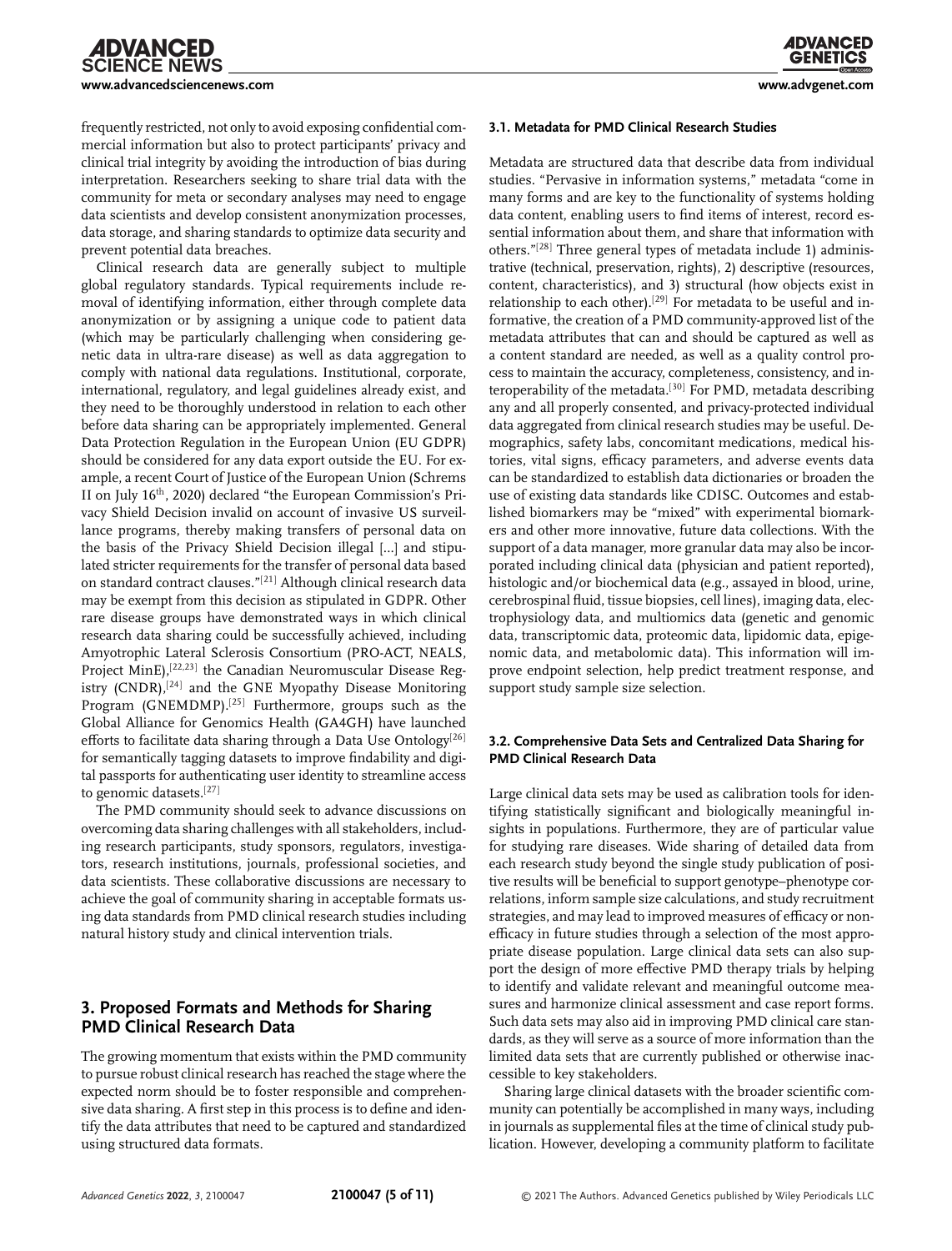sharing harmonized and anonymized data from clinical research studies in an open-access clinical database would support and likely drive global innovation in clinical research and therapeutic development (e.g., PRO-ACT<sup>[31]</sup>). While centralization of data in a single location may not be required, knowing where and how the data are accessible across the clinical research ecosystem of PMD is paramount. Cataloging clinical research study type is important, delineating what information was obtained in natural history studies or clinical intervention trials. Connecting clinical and research data to clearly delineated genetic data, biobank repositories, imaging biobanks, multiomics datasets, and patient-reported outcomes using the same defined language ontology is essential.

Establishing and optimizing data sharing standards and structures for PMD clinical research studies will be an iterative and staged process. A natural starting point beyond data publicly available on ClinicalTrials.gov may be to begin sharing nonproprietary placebo group data, baseline data, and/or data from preintervention run-in studies. The challenge will be to share sufficient metadata to make sense of the available clinical trial data without compromising the trial's integrity or results publication, or regulatory proceedings while respecting the trial sponsor's responsibility to protect intellectual property and company investment in the therapy under investigation. Key challenges to consider here, include deciding on what metadata to share, how to get everyone on board for sharing their metadata, and under which protocol and governance. Ultimately, finding a path and appropriate timing for deposition and sharing of both placebo control and intervention arm data from clinical trials will be valuable. Knowing the precise study context and precise method with which data selection and collection was undertaken will be paramount to subsequent data analyses. Again, a key element of success will be the diligent and fair addressing of legitimate concerns unique to individual stakeholders in the process and including the patients that will ultimately provide the data.

#### **3.3. Methods for PMD Clinical Research Data Sharing**

Building robust data sharing standards and platforms has been a priority of many research and healthcare organizations worldwide for several years. The benefits of data sharing have been fully endorsed by the U.S. National Academies of Science, Engineering and Medicine, the Innovative Medicines Initiative (IMI) in Europe, global patient advocacy groups, the International Committee of Medical Journal Editors (ICMJE), government agencies, the National Institutes of Health (NIH), and the Coalition for Accelerating Standards and Therapies.[32] Efforts to strengthen data sharing policies and improve data standards have led to recommendations by FORCE11 to follow the FAIR principles<sup>[12,33]</sup> with emphasis on applying robust data interoperability. Attempting to share nonstandard data formats would make an aggregation of datasets from different sources considerably more time consuming and costly, compromise data quality and integrity, and lead to interpretation errors that would limit the accuracy, accessibility, and reusability of data.[34]

Use of NIH developed Common Data Elements (CDE), close to the International Organization for Standardization (ISO) and International Electrotechnical Commission (IEC) 11179-3 Metadata

registry model and basic attributes (ISO/IEC 11179) standard<sup>[35]</sup> was initially considered to be the solution for data sharing. However, this standard has since proved to be poorly suited for global use, due to its being insufficiently specific for certain research areas and difficult to deploy easily and rapidly.[34] Several other models of metadata sharing are being developed for rare disorders, and each platform has benefits and limitations. The United Mitochondrial Disease Foundation (UMDF) patient registry, mitoSHARE, uses JSON-format, which has a simple design and flexibility that makes it easy to read, understand, and manipulate in a range of programming languages, and is ubiquitous for sending data between Web servers, browsers, and mobile applications.[36] The mitoSHARE format is extensible and allows for linking to other known industry standards.

The Clinical Data Interchange Standards Consortium (CDISC), supported by the National Cancer Institute (NCI) Cancer Data Standards Registry and Repository (caDSR) and Enterprise Vocabulary Services (EVS) group,  $[15]$  is a global standards development organization that follows an ISO-recognized process and has been globally accepted as an adequate tool for metadata collection and analysis. The CDISC study data tabulation model (SDTM) and analysis dataset model (ADaM) standards are now required by the US FDA and Japanese Pharmaceuticals and Medical Devices Agency (PMDA), endorsed by the National Medical Products Administration (NMPA), and acknowledged by the EMA as the most proper standard for clinical trial data sharing and transfer.[34]

In collaboration with NCI, CDISC has also developed a glossary of CDE terms based on the EVS-controlled terminology following ISO/IEC 11179 standards<sup>[15]</sup> to facilitate digital exchange. CDISC can eventually be used to integrate Electronic Health Records (EHR) using Fast Healthcare Interoperable Resources (FHIR), and data mapping through the Biomedical Research Integrated Domain Group (BRIDG) model,<sup>[37]</sup> which will make it easier to harmonize data from clinical care and research and provide real-world data to the FDA to complement traditional clinical trials data. A few barriers exist to global CDISC use, including that many nonindustry trials do not adhere to CDISC standards (e.g., investigator-initiated research). Furthermore, as CDISC format is very different from what academic researchers prefer for data analyses, it may prove challenging to make CDISC a widely accepted format for PMD clinical research data community deposition and sharing. This may necessitate further communication and community consensus on how to either adapt current standards or develop tools to convert existing CDISC data sets to a new, mutually acceptable data standard. Any new tools developed for this purpose must be financially feasible and should be designed to optimize efficacy through user-friendly, automated processes. This new tool should also be "findable," deposited in publicly accessible databases such as "FAIRsharing.org" which collates metadata requirements for a range of communities (e.g., MIAME guidelines or CDISC Implementation guidelines to maximize community review, input, and refinement.

#### **3.4. PMD Community Oversight**

The PMD community is global but inherently limited in the numbers of molecularly confirmed patients interacting with the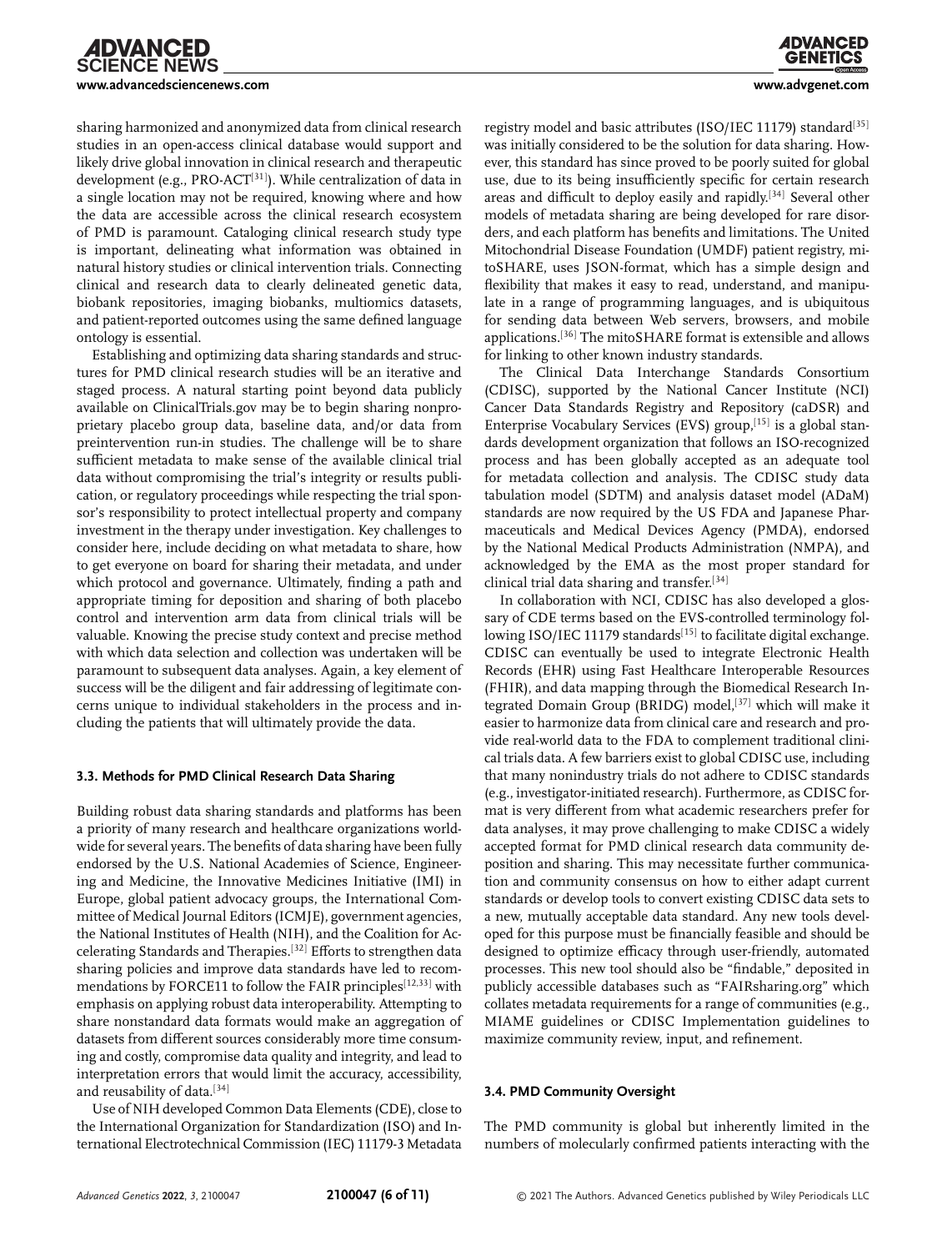growing array of stakeholders within the research and clinical care spectrum. Implementation GUID tags for all clinical research data being generated and shared is of critical importance to avoid data redundancy and misinterpretation and facilitates follow-up analyses from multiple resources collecting clinical research data on the same subject.<sup>[38,39]</sup> GUID tags require patient informed consent, but once assigned provide a path to link deidentified datasets from different sources at varying genetic, phenotypic, clinical trial, and multiomic levels into data repositories. GUID derivatives and deidentified data should be generated for specific data distribution and publication.<sup>[40]</sup>

The PMD community will need to decide on the semantic specifications of clinical research data to be captured and shared. For industry trials, ICD-10,<sup>[41]</sup> ICIMD,<sup>[14,42]</sup> and Orphacodes<sup>[43]</sup> are used as disease codes. Medications are usually coded and classified according to the World Health Organization (WHO) drug dictionary,<sup>[44]</sup> whereas adverse events for studies carried out after 2005 are usually coded in MedDRA<sup>[45]</sup> and older studies are coded in COSTART.[46] Some of these data dictionaries change regularly over time, leading to discrepancies in data coding that may prevent successful data aggregation. While deposited clinical research data would ideally be recoded, an estimated 10–20% would require manual coding that is time and resource intensive. Rare disease research requires granularity in phenotypic descriptions of subjects using defined ontologies, such as Human Phenotype Ontology  $(HPO)^{[47]}$  terms, and knowing the exact circumstances of each data point to enable its accurate interpretation. For example, while timing from initial symptom onset to study entry may be a useful factor to consider, often neither exact nor approximate dates are collected; a patient with Leber Hereditary Optic Neuropathy (LHON) enrolled 4 weeks after visual loss symptom onset and one enrolled 4 years after symptom onset may have the same visual disability but quite different treatment response.

A new model of governance for data management, evaluation, and processing of data requests should be established for whichever community data aggregation model is selected. Sustainability and governance will ideally be shared by PMD professional societies, advocacy groups, and industry partners, and could potentially lead to a Disease Monitoring Program where Good Clinical Practice (GCP)-compliant datasets in standardized, regulated data formats would not only advance scientific and medical knowledge of PMD but would also serve as an orphan drugs product-specific registry to fulfill postmarketing regulatory requirements.[25]

#### **4. Deposition Options for Large Datasets from PMD Clinical Research**

Biomedical and scientific journals are an important conduit to clinical research data sharing and dissemination. The International Committee of Medical Journal Editors (ICMJE) adopted several guidelines and requirements since 2004 to enforce data sharing, increasing the transparency and validity of published clinical trial results.[48,49] This includes trial registration in an appropriate, publicly accessible database (i.e., ClinicalTrials.gov) prior to participants' enrollment, and commitment to share raw data at the time of publication. Key challenges remain including lack of oversight of the data shared by authors or clinical trial sponsors and failure to share specific methodologies, rendering the validity of secondary analyses questionable. One option to address these challenges would be to require authors to include the details of their analytic data sets and their methodology when submitting data for publication, but this would require substantial oversight from the ICMJE and might inhibit some authors from publishing for fear of competition. A Creative Commons license is another approach to enable appropriate access to data by encouraging "data owners" to disclose analytical methods in reusable forms (e.g., a CWL or KNIME, snakemake or BioCompute Object) and to specify unambiguously the terms of use and ownership of the computational protocol which could potentially remedy that concern.

Existing data sharing platforms are also available that may be considered by the PMD clinical research community, including Yale Open Data Access project (YODA),<sup>[50]</sup> ClinicalStudyDataRequest.com,[51] and Vivli.[52] These systems vary in their level of user-friendly interfaces, suitability for rare and complex diseases such as PMD, and cost, but most require substantial IT support and management. The Critical Path Institute has launched Rare Disease Cures Accelerator-Data and Analytics platform (RDCA-DAP)<sup>[53]</sup> with backing from FDA and with plans to extend to EMA, which may offer a no-cost model to utilize as a starting point to standardize and integrate data sets from PMD clinical research studies.

Regardless of the platform used, a need exists for a PMD community repository that extends beyond the clinical trial data. Globally, several existing repositories could be leveraged for this purpose, including the Mitochondrial Disease Sequence Data Resource Consortium (MSeqDR), a global effort with Web interface established since 2014 to collect, curate, and share knowledge about PMD genes, variants, and deidentified genomic and phenotype data and tools for PMD analyses securely;<sup>[54]</sup> mitoSHARE,[55] the recently developed UMDF Patient-driven Registry as well as the Translational REsearch Advancing Therapy in MITOchondrial Diseases (TREAT MITO)<sup>[56]</sup> that is intended to function as a comprehensive PMD community repository for curation, governance, access oversight, sharing, distribution, and analysis of various data types, including health, genomic, and clinical trial data. PMD advocacy groups may optimally serve as central custodians to avoid institutional biases. In addition,  $GENOMIT<sup>[57]</sup>$  has now opened a global PMD registry, which includes multiple European countries and a site in Japan, and has established infrastructure for longitudinal, natural history and genomic data collection. Importantly, efforts to both leverage and integrate these existing platforms into a single, global repository will reduce competition between platforms, thereby minimizing redundancy and potential splintering of data across multiple registries (**Table 1**).

#### **5. Conclusions**

Improved harmonization and collaboration of global efforts in PMD therapeutic development will be important to move this rapidly growing field forward as effectively and efficiently as possible for the maximal benefit of both patients and other stakeholders. A unified, well-accepted system for clinical research structured data collection, sharing and deposition standards will accelerate trial design and outcomes. This paper represents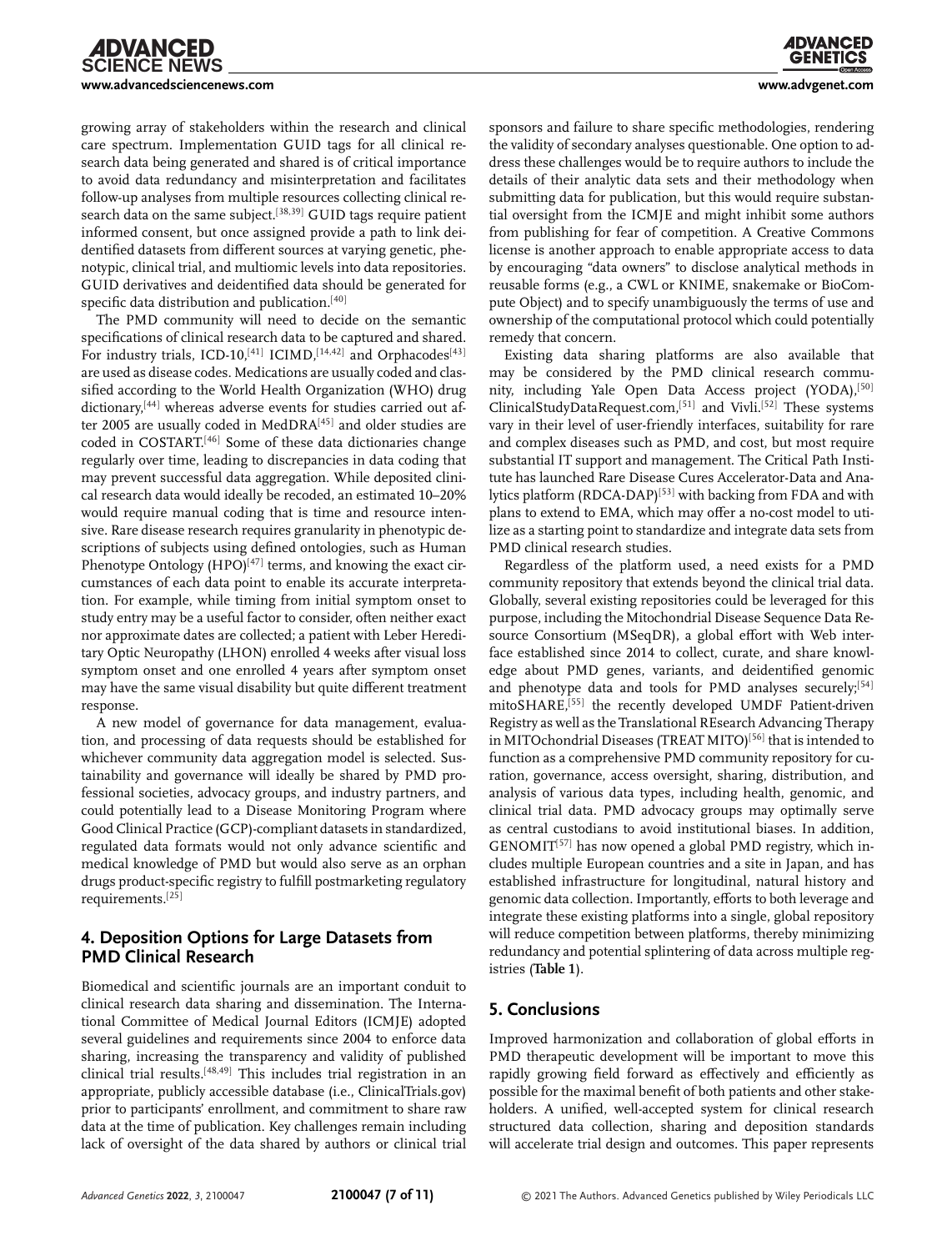**[www.advancedsciencenews.com](http://www.advancedsciencenews.com) [www.advgenet.com](http://www.advgenet.com)**

**Table 1.** Data Sharing and Integration for the PMD community and potential existing interoperability (HL-7, Health Level Seven International, CDISC, Clinical Data Interchange Standards Consortium; ICD, International Statistical Classification of Diseases and Related Health Problems; CPT, Current Procedural Terminology; LOINC, Logical Observations Identifiers, Names, Codes; REST: representational state transfer, API: application programming interface, EHR, electric health record, FHIR, fast healthcare interoperability resources; OHDSI, observational health data sciences and informatics; SDO, standards development organizations; SDTM, study data tabulation model; OMOP, observational medical outcomes partnership; HPO, human phenotype ontology).

| Potential data repository  | Data interoperability                                                                                                                                                                                                                                                                                                                                                                                                                                                                                                                                     |
|----------------------------|-----------------------------------------------------------------------------------------------------------------------------------------------------------------------------------------------------------------------------------------------------------------------------------------------------------------------------------------------------------------------------------------------------------------------------------------------------------------------------------------------------------------------------------------------------------|
| TREAT MITO <sup>[56]</sup> | Secure and permission-based data transfers between systems through web services, database-level integrations, file transfers, and other<br>means, depending on the level of support provided by the other system.                                                                                                                                                                                                                                                                                                                                         |
|                            | Standards supported by the platform include HL-7, CDISC, ClinicalTrials.gov and standard terminologies such as ICD, CPT, LOINC, and<br>other data element standards published.                                                                                                                                                                                                                                                                                                                                                                            |
| MSeqDR <sup>[54]</sup>     | MSeqDR leverages the REST API extensively for data exchange with external resources and for interoperability. REST query will return in<br>JSON format which is both machine- and human friendly. The genomic variant database MSeqDR-openCGA is implemented with the<br>open-source OpenCB and OpenCGA packages, which also employ the REST interface, as well as command-line access and<br>programming interfaces for Python and JAVA, among others. This will allow integration of external resources that provide REST API,<br>EHR systems via FHIR. |
| MitoShare <sup>[55]</sup>  | Standards development organizations (SDOs) such as HL7, CDISC, OHDSI, and others are focused in this space. The MitoSHARE<br>platform provides a Service Bus API that allows for transformation from this operational JSON-Format into the various standards and<br>models from the SDOs above such as FHIR, SDTM, OMOP, etc.                                                                                                                                                                                                                             |
| Genomit <sup>[57]</sup>    | Data transformation and export via web-based APIs and SDTM.<br>Uses standardized terminology such as HPO and ICD-10 to store clinical data.                                                                                                                                                                                                                                                                                                                                                                                                               |

an important first step to unify stakeholders with the aim of recognizing and working toward standardizing expectations and structures for PMD clinical research data sharing. Future efforts will focus on developing metadata forms, protocols, and community accepted data sharing standards, as well as identifying interoperated platforms where data sharing and access will be housed. During this process, challenges pertaining to privacy legislation across countries, data security and identifiers, data access, oversight, and cost will have to be addressed.

#### **Supporting Information**

Supporting Information is available from the Wiley Online Library or from the author.

#### **Acknowledgements**

This work was funded in part by the Children's Hospital of Philadelphia Mitochondrial Medicine Frontier Program. The authors thank Xiaowu Gai, Ph.D., Priti and Jason Colquitt for contributing the technical operation systems for MSeqDR and MitoSHARE respectively. The authors are grateful for the encouragement and guidance of Myles Axton, Ph.D.

#### **Conflict of Interest**

M.J.F. is scientific advisory board member with equity interest in RiboNova, Inc., and scientific board member as paid consultant with Khondrion and with Larimar Therapeutics; has previously been or is currently engaged with lifescience companies involved in mitochondrial disease therapeutic preclinical and/or clinical stage development as a paid consultant (Astellas (formerly Mitobridge) Pharma Inc., Autobahn Rx, Casma Therapeutics, Clarus Therapeutics, Cyclerion Therapeutics, Epirium Bio, HealthCap, Imel Therapeutics, Minovia Therapeutics, Abliva (formerly NeuroVive Pharmaceutical AB), Stealth BioTherapeutics, Zogenix, Inc.) and/or a sponsored research collaborator (AADI Bioscience, Astellas (formerly Mitobridge), Epirium Bio (formerly Cardero Therapeutics), Cyclerion Therapeutics, Epirium Bio, Imel Therapeutics, Khondrion, Minovia Therapeutics Inc., Mission Therapeutics, NeuroVive Pharmaceutical AB, PTC Bio, Raptor Therapeutics, REATA Inc., Reneo Therapeutics, RiboNova Inc., Standigm Inc., Stealth BioTherapeutics, and United Mitochondrial Disease Foundation); and receives royalties from Elsevier and educational speaking honorarium from PlatformQ and Agios Pharmaceuticals. A.K. received a research grantand consulting payments from Stealth BT, Sanofi Genzyme, and Takeda; a research grant from Protalix Biotherapeutics and REATA Pharmaceutical Inc; research grants from Astellas (formerly MitoBridge), Cyclerion Therapeutics, PTC Therapeutics, Idorsia; consulting payments from Astellas (formerly MitoBridge), Alexion, Lumleian, Homology, Akros, Abliva (formerly NeuroVive Pharmaceutical AB), Zogenix. A.K. is on the medical advisory board of MitoAction and on the scientific and medical advisory board of the United Mitochondrial Disease Foundation; the Coriell Institute is a founding and board member of the mitochondrial care network, and TREAT MITO, and President of the Mitochondrial Medicine Society. J.C.C. is an employee of Minovia Therapeutics. J.C. is awarded The Chair in Genomic Medicine and generously supported by The Royal Children's Hospital Foundation. B.H.C. received a research grant and consulting payments from Stealth BT; research grant support and consulting payments from Astellas (formerly MitoBridge), Reneo, Zogenix (formerly Modis); consulting payments from Abliva (formerly NeuroVive Pharmaceutical AB) and Neuroene, CoA Therapeutics; research grant support from PTC (formerly BioElectron Technologies); and is on the scientific and medical advisory board of the United Mitochondrial Disease Foundation; serves on the board of directors of the Child Neurology Foundation; an officer and president elect of the Child Neurology Society; a consultant for the American Academy of Neurology (AAN) to the American Medical Association CPT Panel, Chairman of the Advocacy Committee and board of directors of the AAN. S.R. is a paid scientific board member of Khondrion; received consulting payments from Access Infinity, BioMedical Insights, Epirium, Neurovive, Partners4Access, Pfizer and Stealth Biotherapeutics, and scientific advisory board payments from Pretzel, Taysha, and Modis Therapeutics, Inc. (a wholly owned subsidiary of Zogenix, Inc.); is the UK Chief Investigator for the PTC Biotherapeutics MIT-E trial; and is on the medical advisory boards of the Lily Foundation and the Freya Foundation. T.K. received research grants and consulting payments from Santhera Pharmaceuticals, Gensight Biologics, Stealth Biotherapeutics, Apopharma Inc. and Retrophin Inc.; received consulting payments from Chiesi GmbH and Pretzel Therapeutics. T.K.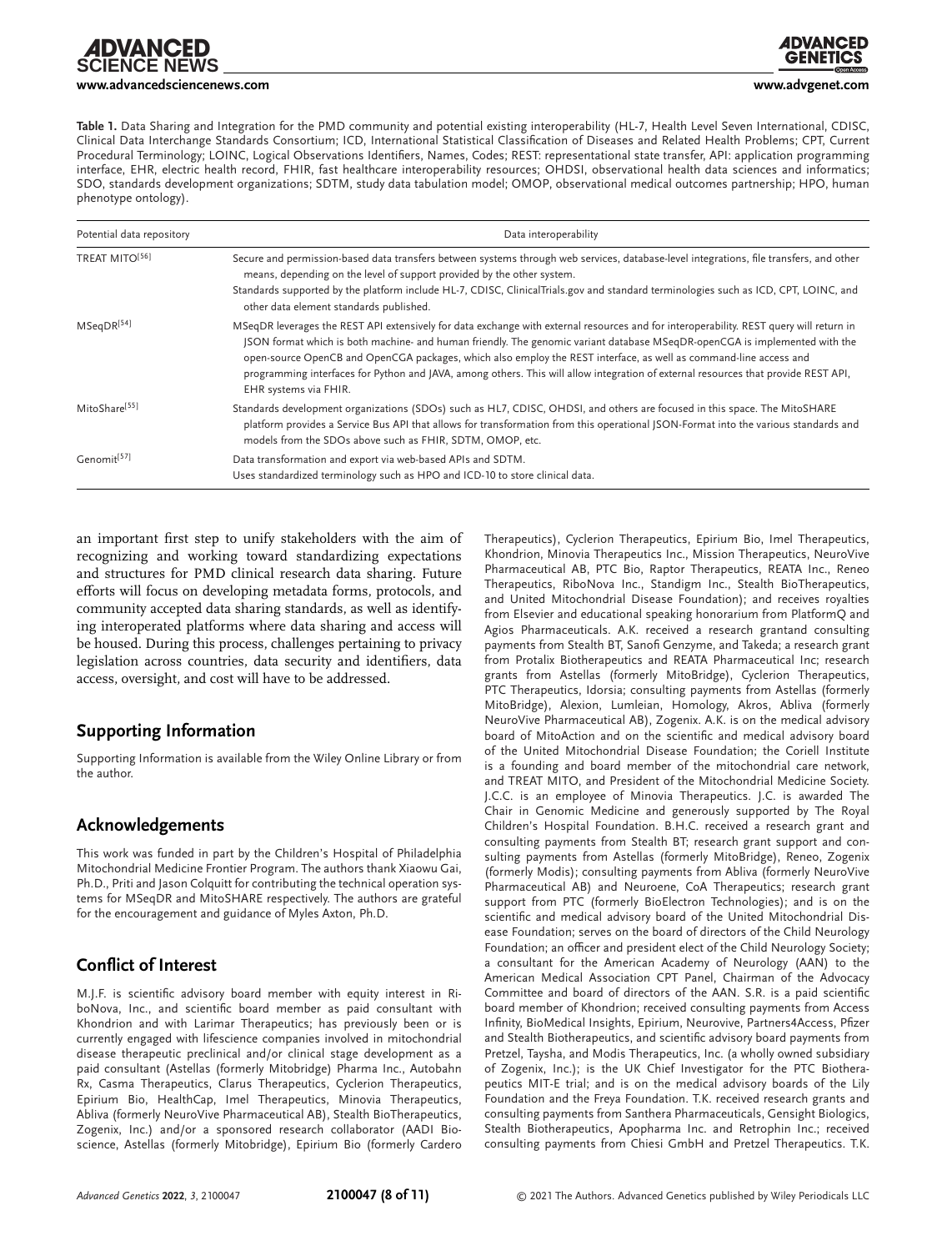**∶IENCE NEWS** 



acknowledges support by the German Federal Ministry of Education and Research (Bonn, Germany) through grants to the German Network for Mitochondrial Disorders (mitoNET, 01GM1906A) and to the E-Rare project GENOMIT (01GM1920B). T.K. is a member of the European Reference Network for Rare Neurological Diseases (ERN-RND) and of the European Reference Network for neuromuscular diseases (EURO-NMD), cofunded by the European Commission. R.M. receives funds from Wellcome, Medical Research Council UK, UMDF, the Lily Foundation and the Ryan Stanford Appeal. R.M. has acted in a consultant capacity for Taysha, Minovia, Omeicos, and Modis/Zogenix, withpayment for this consultancy work to Newcastle University, UK. A.V.S. has received research grants from the ALS Association, ALS Finding A Cure foundation, ALS Hope foundation, and the NIH/NIA and NIH/NINDS; is on the Board of the ALD Connect Research consortium. F.S. has received research grants from PTC Therapeutics, Stealth BT, Reata Pharmaceuticals, Entrada Therapeutics, Horizon Pharma, and the NIH (U54 NS078059-11); is on the Board of the Mitochondrial Medicine Society; and is an investigator for NAMDC.

#### **Author Contributions**

A.K. and L.E.M. contributed equally to this work. Conceptualization: A.K. and M.J.F.; Project administration—A.K., L.E.M., and M.J.F.; Writingoriginal draft; A.K., L.E.M., J.C.C., M.H.C., J.C., B.H.C., Y.K., T.K., C.L., R.v.M., R.M., S.P., S.R., F.S., A.V.S., P.Y., M.J.F. Writing-review and editing: A.K., L.E.M., M.J.F. Approval of final version: A.K., L.E.M., J.C.C., J.C., B.H.C., T.K., Y.K., C.L., R.v.M., R.M., S.P., S.R., F.S., A.V.S., P.Y., M.J.F.

#### **Peer Review**

The peer review history for this article is available in the Supporting Information for this article.

#### **Keywords**

clinical trials, data sharing, FAIR standards, primary mitochondrial disease, therapeutic developments

> Received: September 17, 2021 Published online: December 19, 2021

- [1] G. S. Gorman, P. F. Chinnery, S. DiMauro, M. Hirano, Y. Koga, R. McFarland, A. Suomalainen, D. R. Thorburn, M. Zeviani, *Nat. Rev. Dis. Primers* **2016**, *2*, 16080.
- [2] C. C. Muraresku, E. M. McCormick, M. J. Falk, *Curr. Genet. Med. Rep*. **2018**, *6*, 62.
- [3] S. Rahman, *J. Intern. Med.* **2020**, *287*, 609.
- [4] Y. S. Ng, L. A. Bindoff, G. S. Gorman, T. Klopstock, C. Kornblum, M. Mancuso, R. Farland, C. M. McSue, A. Suomalainen, R. W. Taylor, D. R. Thorburn, D. M. Turnbull, *Lancet Neurol.* **2021**, *20*, 573.
- [5] J. Rahman, S. Rahman, *Lancet* **2018**, *391*, 2560.
- [6] *Mitochondrial Disease Genes Compendium: From Genes to Clinical Manifestations*, 1st ed. (Ed: M. J. Falk), Elsevier, Amsterdam **2021**.
- [7] S. Parikh, A. Goldstein, A. Karaa, et al., *Genet. Med.* **2017**, *19*, 1380.
- [8] A. Goldstein, S. Rahman, *J. Inherited Metab. Dis*. **2021**, *44*, 343.
- [9] N. Keshavan, S. Rahman, *Essays Biochem*. **2018**, *62*, 423.
- [10] G. Pfeffer, K. Majamaa, D. M. Turnbull, D. Thorburn, P. F. Chinnery, *Cochrane Database Syst. Rev*. **2012**, *2012*, CD004426.
- [11] Department of Health & Human Services, [https://ods.od.nih.](https://ods.od.nih.gov/attachments/CriticalPathInnovationMeetingSummary.pdf) [gov/attachments/CriticalPathInnovationMeetingSummary.pdf](https://ods.od.nih.gov/attachments/CriticalPathInnovationMeetingSummary.pdf) (accessed: October 2021).



- [12] M. D. Wilkinson, M. Dumontier, I. j. J. Aalbersberg, G. Appleton, M. Axton, A. Baak, N. Blomberg, J.-W. Boiten, L. B. da Silva Santos, P. E. Bourne, J. Bouwman, A. J. Brookes, T. Clark, M. Crosas, I. Dillo, O. Dumon, S. Edmunds, C. T. Evelo, R. Finkers, A. Gonzalez-Beltran, A. J. G. Gray, P. Groth, C. Goble, J. S. Grethe, J. Heringa, P. A. C. t'Hoen, R. Hooft, T. Kuhn, R. Kok, J. Kok, et al., *Sci Data* **2016**, *3*, 160018.
- [13] N. Denton, M. Molloy, S. Charleston, C. Lipset, J. Hirsch, A. E. Mulberg, P. Howard, E. D. Marsh, *Orphanet J. Rare Dis*. **2021**, *16*, 161.
- [14] C. R. Ferreira, S. Rahman, M. Keller, J. Zschocke, ICIMD Advisory Group, *J. Inherited Metab. Dis*. **2021**, *44*, 164.
- [15] CDISC | Clear Data, Clear Impact,<https://www.cdisc.org/> (accessed: May 2021).
- [16] Medicine I of. Sharing Clinical Trial Data: Maximizing Benefits, Minimizing Risk, **2015**, [https://www.nap.edu/catalog/18998/](https://www.nap.edu/catalog/18998/sharing-clinical-trial-data-maximizing-benefits-minimizing-risk) [sharing-clinical-trial-data-maximizing-benefits-minimizing-risk](https://www.nap.edu/catalog/18998/sharing-clinical-trial-data-maximizing-benefits-minimizing-risk) (accessed: May 2021).
- [17] D. I. Shalowitz, F. G. Miller, *PLOS Med.* **2008**, *5*, e91.
- [18] Health Data Sharing Special Publication, National Academy of Medicine, [https://nam.edu/health-data-sharing-special](https://nam.edu/health-data-sharing-special-publication/)[publication/](https://nam.edu/health-data-sharing-special-publication/) (accessed: May 2021).
- [19] L. Perestelo-Pérez, A. Rivero-Santana, A. Abt-Sacks, A. Toledo-Chavarri, N. Brito, Y. Álvarez-Pérez, N. González-Hernández, P. Serrano-Aguilar, *Adv. Exp. Med. Biol.* **2017**, *1031*, 249.
- [20] Z. Zolkipli-Cunningham, R. Xiao, A. Stoddart, E. M. McCormick, A. Holberts, N. Burrill, S. McCormack, L. Williams, X. Wang, J. L. P. Thompson, M. J. Falk, *PLoS One*. **2018**, *13*, e0197513.
- [21] The CJEU Judgment in the Schrems II Case, [https://www.europarl.](https://www.europarl.europa.eu/RegData/etudes/ATAG/2020/652073/EPRS_ATA(2020)652073_EN.pdf) [europa.eu/RegData/etudes/ATAG/2020/652073/EPRS\\_ATA\(2020\)](https://www.europarl.europa.eu/RegData/etudes/ATAG/2020/652073/EPRS_ATA(2020)652073_EN.pdf) [652073\\_EN.pdf](https://www.europarl.europa.eu/RegData/etudes/ATAG/2020/652073/EPRS_ATA(2020)652073_EN.pdf) (accessed: May 2021).
- [22] ALS Trials | ALS Clinical Research | Northeast Amyotrophic Lateral Sclerosis (ALS) Consortium,<https://www.neals.org/> (accessed: May 2021).
- [23] Collaboration Project MinE, Answer ALS and the New York Genome Center to speed up the search for treatments | Project MinE, [https://www.projectmine.com/project-mine-answer-als-new-york](https://www.projectmine.com/project-mine-answer-als-new-york-genome-center-collaborate-speed-search-treatments/)[genome-center-collaborate-speed-search-treatments/](https://www.projectmine.com/project-mine-answer-als-new-york-genome-center-collaborate-speed-search-treatments/) (accessed: May 2021).
- [24] V. Hodgkinson, J. Lounsberry, S. M'Dahoma, A. Russell, G. Jewett, T. Benstead, B. Brais, C. Campbell, W. Johnston, H. Lochmüller, A. Mc-Cormick, C. T. Nguyen, E. O'Ferrall, M. Oskoui, A. Abrahao, H. Briemberg, P. R. Bourque, S. Botez, N. Cashman, K. Chapman, N. Chrestian, M. Crone, P. Dobrowolski, S. Dojeiji, J. J. Dowling, N. Dupré, A. Genge, H. Gonorazky, I. Grant, S. Hasal, et al., *J. Neuromuscular Dis*. **2021**, *8*, 53.
- [25] H. Lochmüller, A. N. Ramirez, E. Kakkis, *Orphanet J. Rare Dis*. **2021**, *16*, 141.
- [26] The OBI Consortium, B. Smith, M. Ashburner, C. Rosse, J. Bard, W. Bug, W. Ceusters, L. J. Goldberg, K. Eilbeck, A. Ireland, C. J. Mungall, N. Leontis, P. Rocca-Serra, A. Ruttenberg, S.-A. Sansone, R. H. Scheuermann, N. Shah, P. L. Whetzel, S. Lewis, *Nat. Biotechnol.* **2007**, *25*, 1251.
- [27] GA4GH Passports and the Authorization and Authentication Infrastructure, [https://www.ga4gh.org/news/ga4gh-passports](https://www.ga4gh.org/news/ga4gh-passports-and-the-authorization-and-authentication-infrastructure/)[and-the-authorization-and-authentication-infrastructure/](https://www.ga4gh.org/news/ga4gh-passports-and-the-authorization-and-authentication-infrastructure/) (accessed: November 2021).
- [28] J. Riley Seeing Standards: A Visualization of the Metadata Universe, V3 ed., Scholars Portal Dataverse, **2018**, [https://doi.org/10.5683/](https://doi.org/10.5683/SP2/UOHPVH) [SP2/UOHPVH](https://doi.org/10.5683/SP2/UOHPVH) (accessed: October 2021).
- [29] J. Riley, National Information Standards Organization (U.S.), Understanding metadata: what is metadata, and what is it for?, **2017**, <http://www.niso.org/publications/understanding-metadata-riley> (accessed: May 2021).
- [30] J.-R. Park, Y. Tosaka, *Cat. Classif. Q.* **2010**, *48*, 696.
- [31] PRO-ACT HOME,<https://nctu.partners.org/proact> (accessed: May 2021).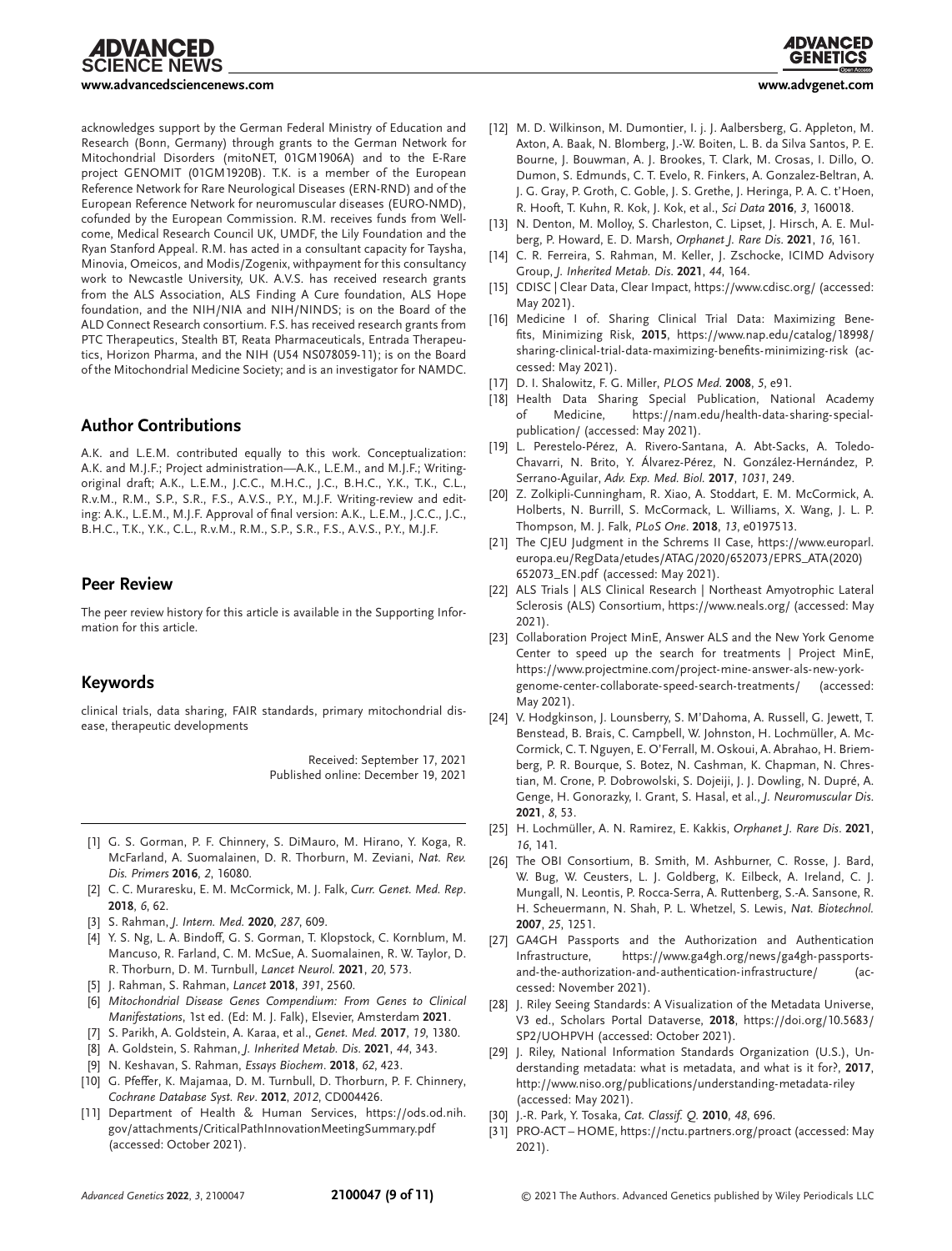## **CIENCE NEWS**



#### **[www.advancedsciencenews.com](http://www.advancedsciencenews.com) [www.advgenet.com](http://www.advgenet.com)**

- 
- [32] CFAST | Critical Path Institute, [https://c-path.org/%20programs/](https://c-path.org/%20programs/cfast/) [cfast/](https://c-path.org/%20programs/cfast/) (accessed: May 2021).
- [33] S. Hagstrom, The FAIR Data Principles, FORCE11, **2014**, [https:](https://www.force11.org/group/fairgroup/fairprinciples) [//www.force11.org/group/fairgroup/fairprinciples](https://www.force11.org/group/fairgroup/fairprinciples) (accessed: May 2021).
- [34] R. D. Kush, D. Warzel, M. A. Kush, A. Sherman, E. A. Navarro, R. Fitzmartin, F. Pétavy, J. Galvez, L. B. Becnel, F. L. Zhou, N. Harmon, B. Jauregui, T. Jackson, L. Hudson, *J. Biomed. Inf*. **2020**, *107*, 103421.
- [35] NIH Common Data Elements (CDE) Repository, [https://cde.nlm.nih.](https://cde.nlm.nih.gov/home) [gov/home](https://cde.nlm.nih.gov/home) (accessed: May 2021).
- [36] JSON Schema,<https://json-schema.org/> (accessed: October 2021).
- [37] Common Data Models Harmonization, [http://build.fhir.org/ig/HL7/](http://build.fhir.org/ig/HL7/cdmh/cdmh-overview.html) [cdmh/cdmh-overview.html](http://build.fhir.org/ig/HL7/cdmh/cdmh-overview.html) (accessed: May 2021).
- [38] NeuroGUID,<https://ncri0.partners.org/GUID/> (accessed: May 2021).
- [39] RaDaR Rare Diseases Registry Program, [https://rarediseases.info.](https://rarediseases.info.nih.gov/radar/global-unique-identifier-generator) [nih.gov/radar/global-unique-identifier-generator](https://rarediseases.info.nih.gov/radar/global-unique-identifier-generator) (accessed: May 2021).
- [40] NeuroSTAmP, CIB,<https://www.data4cures.org/neurostamp> (accessed: May 2021).
- [41] Classification of Diseases (ICD), [https://www.who.int/standards/](https://www.who.int/standards/classifications/classification-of-diseases) [classifications/classification-of-diseases](https://www.who.int/standards/classifications/classification-of-diseases) (accessed: May 2021).
- [42] International Classification of Inherited Metabolic Disorders | Biochemical Genetics Innsbruck – Medizinische Universität Innsbruck, <http://www.icimd.org/> (accessed: May 2021).
- [43] ORPHA Coding RD-CODE,<https://www.rd-code.eu/introduction/> (accessed: May 2021).
- [44] UMC | WHODrug Global, [https://www.who-umc.org/whodrug/](https://www.who-umc.org/whodrug/whodrug-portfolio/whodrug-global/) [whodrug-portfolio/whodrug-global/](https://www.who-umc.org/whodrug/whodrug-portfolio/whodrug-global/) (accessed: May 2021).
- [45] Welcome to MedDRA | MedDRA,<https://www.meddra.org/> (accessed: May 2021).
- [46] Coding Symbols for a Thesaurus of Adverse Reaction Terms -Summary | NCBO BioPortal, [https://bioportal.bioontology.org/](https://bioportal.bioontology.org/ontologies/COSTART/?p=summary) [ontologies/COSTART/?p=summary](https://bioportal.bioontology.org/ontologies/COSTART/?p=summary) (accessed: May 2021).
- [47] Human Phenotype Ontology,<https://hpo.jax.org/app/> (accessed: May 2021).
- [48] C. De Angelis, J. M. Drazen, F. A. Frizelle, C. Haug, J. Hoey, R. Horton, S. Kotzin, C. Laine, A. Marusic, A. J. P. M. Overbeke, T. V. Schroeder, H. C. Sox, M. B. Van Der Weyden, *Lancet* **2004**, *364*, 911.
- [49] ICMJE | Recommendations | Clinical Trials, [http://www.icmje.org/](http://www.icmje.org/recommendations/browse/publishing-and-editorial-issues/clinical-trial-registration.html#one) [recommendations/browse/publishing-and-editorial-issues/clinical](http://www.icmje.org/recommendations/browse/publishing-and-editorial-issues/clinical-trial-registration.html#one)[trial-registration.html#one](http://www.icmje.org/recommendations/browse/publishing-and-editorial-issues/clinical-trial-registration.html#one) (accessed: May 2021).
- [50] Advancing Clinical Trial Data Sharing Through the Yale University Open Data Access Project, Content Lab U.S. , **2017**, [https://www.](https://www.jnj.com/innovation/yale-open-data-access-project) [jnj.com/innovation/yale-open-data-access-project](https://www.jnj.com/innovation/yale-open-data-access-project) (accessed: May 2021).
- [51] ClinicalStudyDataRequest.com, [https://www.](https://www.clinicalstudydatarequest.com/) [clinicalstudydatarequest.com/](https://www.clinicalstudydatarequest.com/) (accessed: May 2021).
- [52] Vivli Center for Global Clinical Research Data, Vivli,<https://vivli.org/> (accessed: May 2021).
- [53] RDCA-DAP | Critical Path Institute, [https://c-path.org/programs/](https://c-path.org/programs/rdca-dap/) [rdca-dap/](https://c-path.org/programs/rdca-dap/) (accessed: May 2021).
- [54] MSeqDR.org <sup>∼</sup> Accelerating Genomic Discovery in Mitochondrial Diseases,<https://MSeqDR.org> (accessed: May 2021).
- [55] mitoShare Registry | UMDF, [https://www.umdf.org/mitoshare](https://www.umdf.org/mitoshare-registry/)[registry/](https://www.umdf.org/mitoshare-registry/) (accessed: May 2021).
- [56] Translational REsearch Advancing Therapy in MITOchondrial Diseases (TREAT MITO). Coming Soon, Translational REsearch Advancing Therapy in MITOchondrial Diseases (TREAT MITO), [https:](https://treatmito.org/) [//treatmito.org/](https://treatmito.org/) (accessed: August 2021).
- [57] Home GENOMIT,<https://genomit.eu/> (accessed: May 2021).



**Amel Karaa** is an internist and clinical geneticist by training and is the director of the mitochondrial disease program at the Massachusetts General Hospital in Boston. She received the 2013 United Mitochondrial Disease Foundation (UMDF) Fellowship. Dr. Karaa is overseeing clinical care, conducting clinical research and trials for mitochondrial disease patients. She is the current president of the Mitochondrial Medicine Society and sits on the scientific and medical board of many advocacy groups. Dr. Karaa is a founder and board member of the Mitochondrial Care Network (MCN) and the founder of TREAT MITO, a clinical research consortium for primary mitochondrial diseases.



**Laura E. MacMullen** is a clinical research project manager in the Mitochondrial Medicine Frontier Program at Children's Hospital of Philadelphia (CHOP). Laura is a certified clinical research coordinator with a background in cognitive science, computational neuroscience, and behavioral health. Her focus at CHOP is to streamline processes for data integration and data analytics, design and implement natural history studies, manage start-up for clinical trials, and optimize research and clinical data management.